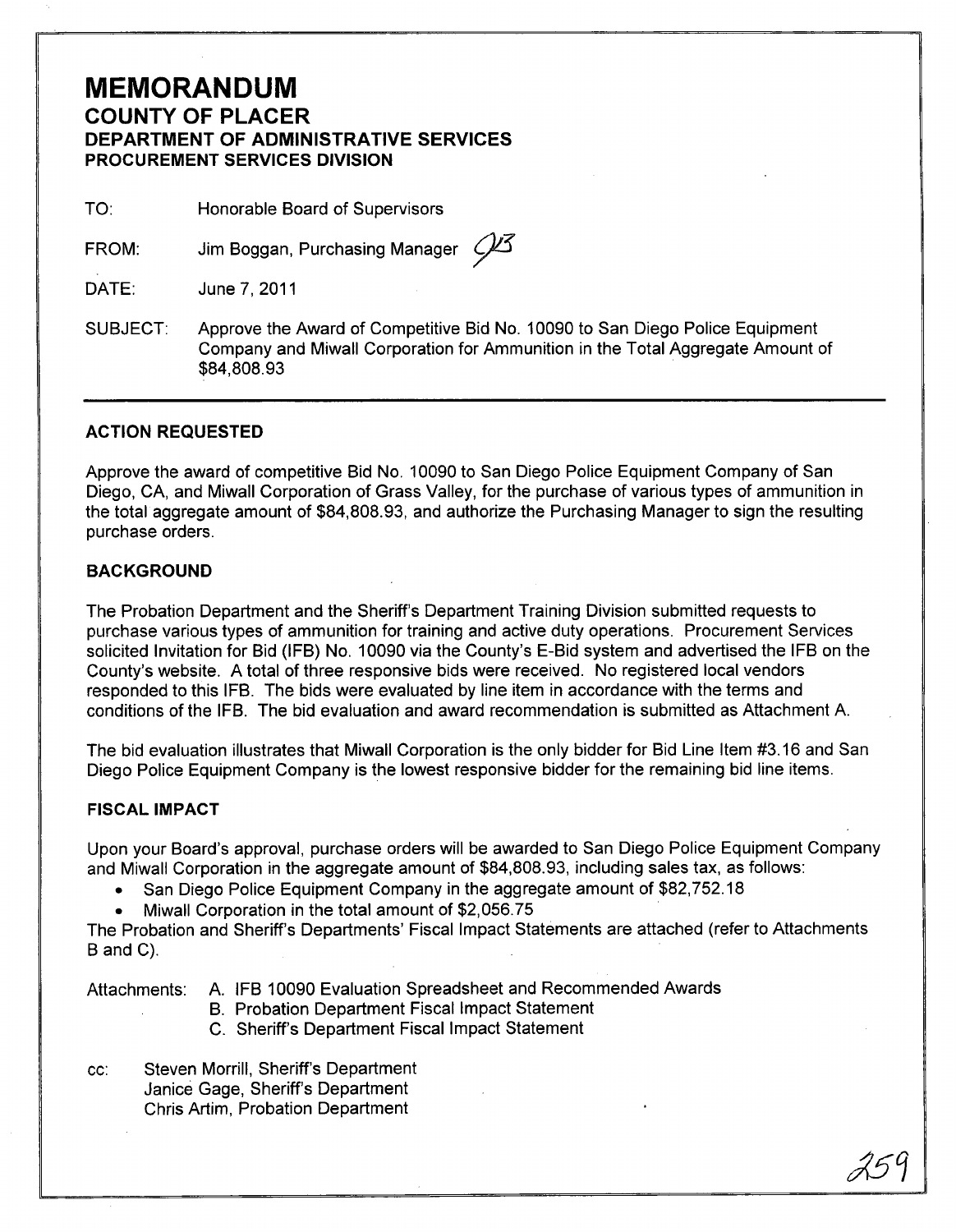## Attachment A

| <b>RECOMMENDED AWARDS</b>       |     |                     |                           |            |  |  |  |  |  |
|---------------------------------|-----|---------------------|---------------------------|------------|--|--|--|--|--|
| <b>SD Police Equipment</b>      |     |                     | <b>Miwall Corporation</b> |            |  |  |  |  |  |
| Line Item $#1.1 - $$            |     | 4,626.90            | Line Item #3.16 - $$$     | 1,900.00   |  |  |  |  |  |
| Line Item $#1.2 - $$            |     | 2,173.60            |                           |            |  |  |  |  |  |
| Bid Package #2 - \$             |     | 5,770.90            |                           |            |  |  |  |  |  |
| Line Item $#3.1 - $$            |     | 1,850.76            |                           |            |  |  |  |  |  |
| Line Item $#3.2 - $$            |     | 4,081.00            |                           |            |  |  |  |  |  |
| Line Item $#3.3 - $$            |     | 3,497.60            |                           |            |  |  |  |  |  |
| Line Item $#3.4 -$              | \$  | 2,608.32            |                           |            |  |  |  |  |  |
| Line Item $#3.5 -$              | \$  | 10,163.50           |                           |            |  |  |  |  |  |
| Line Item $#3.6 - $$            |     | 1,537.14            |                           |            |  |  |  |  |  |
| Line Item $#3.7 - $$            |     | 3,322.80            |                           |            |  |  |  |  |  |
| Line Item $#3.8 -$              | \$  | 876.44              |                           |            |  |  |  |  |  |
| Line Item $#3.9 -$              | -\$ | 1,931.04            |                           |            |  |  |  |  |  |
| Line Item $#3.10 -$             | \$  | 1,177.65            |                           |            |  |  |  |  |  |
| Line Item $#3.11 - $$           |     | 5,447.50            |                           |            |  |  |  |  |  |
| Line Item $#3.12 - $$           |     | 2,096.00            |                           |            |  |  |  |  |  |
| Line Item $#3.13 -$             | \$  | 319.28              |                           |            |  |  |  |  |  |
| Line Item #3.14 - $$ 10,452.00$ |     |                     |                           |            |  |  |  |  |  |
| Line Item $#3.15 -$             | \$  | 14,513.00           |                           |            |  |  |  |  |  |
| Subtotal                        |     | 76,445.43 Subtotal  |                           | 1,900.00   |  |  |  |  |  |
| 8.25% Sales Tax                 |     |                     | 6,306.75 8.25% Sales Tax  | 156.75     |  |  |  |  |  |
| Freight                         |     |                     | 0.00 Freight              | 0.00       |  |  |  |  |  |
| <b>Bid Total</b>                |     | 82,752.18 Bid Total |                           | 2,056.75   |  |  |  |  |  |
| _VP                             |     |                     | $0.00$ LVP                | 0.00       |  |  |  |  |  |
| <b>Prompt Pay Disc</b>          |     |                     | 0.00 Prompt Pay Disc      | 0.00       |  |  |  |  |  |
| Ref. Price                      |     | \$82,752.18         | <b>Ref. Price</b>         | \$2,056.75 |  |  |  |  |  |
|                                 |     |                     |                           |            |  |  |  |  |  |

## TOTAL RECOMMENDED AWARD AMOUNT: \$84,808.93

J. Manning **Placer County Bid No. 10090** 

Page 1 of 5<br> $\overrightarrow{\triangle}b\overrightarrow{0}$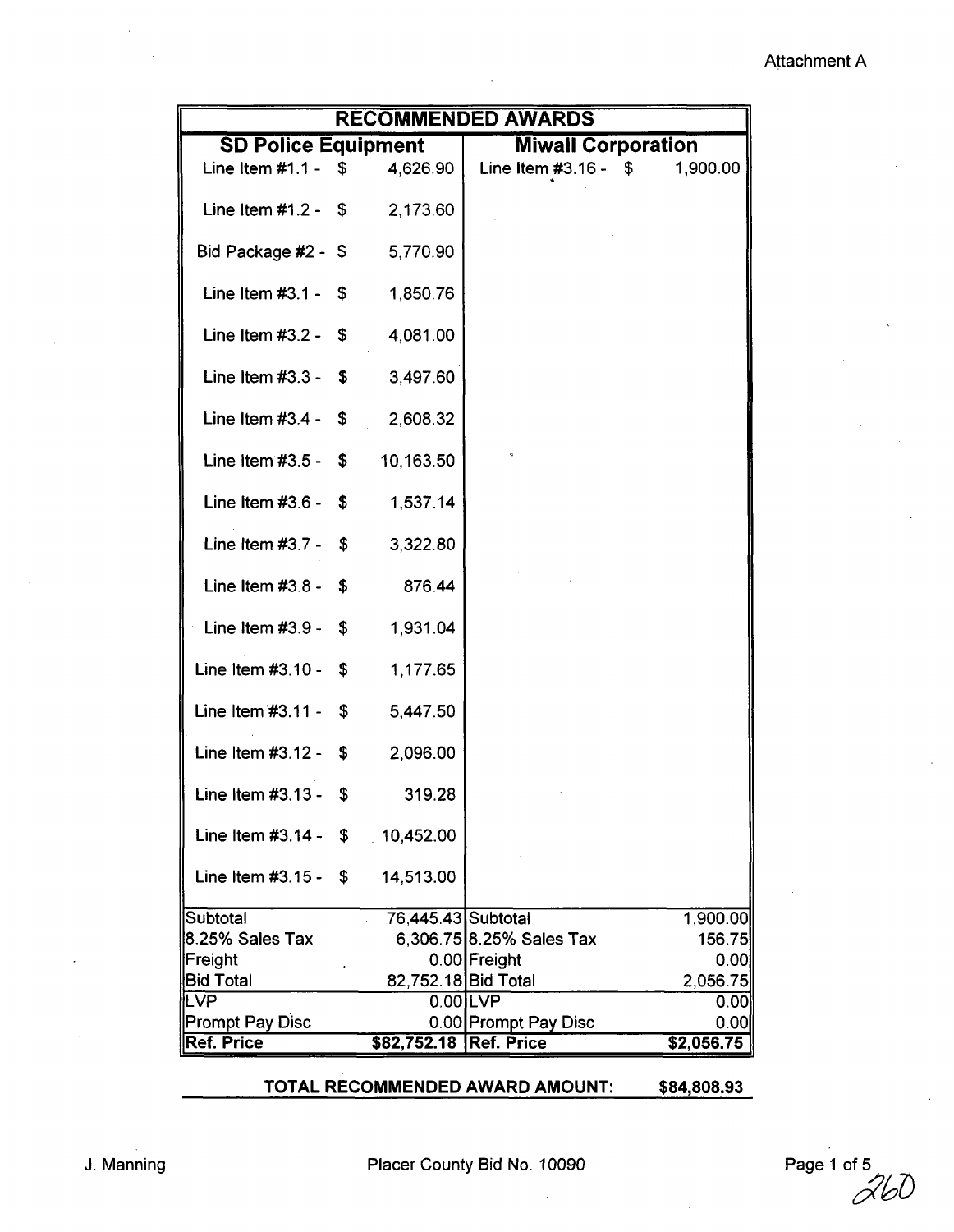

 $\mathcal{L}_{\mathcal{A}}$ 

| Attachment A |  |
|--------------|--|
|--------------|--|

| Bid No.<br>Title:<br>Due Date: |                  | 10090<br>Ammunition<br>5/10/11 @ 2:30 pm                                                |              |                         | <b>Buyer Name:</b><br><b>Phone:</b><br><b>Estimated Award Date:</b> | 6/7/11<br>(Recommended award is highlighted) | Jon Manning<br>530-889-4290 |                               |              |
|--------------------------------|------------------|-----------------------------------------------------------------------------------------|--------------|-------------------------|---------------------------------------------------------------------|----------------------------------------------|-----------------------------|-------------------------------|--------------|
|                                |                  | Name of Firm                                                                            |              | San Diego Police Equip. |                                                                     | <b>Miwall Corporation</b>                    |                             | <b>BVAC Inc.</b>              |              |
|                                |                  | City/State                                                                              |              | San Diego, CA           |                                                                     | Grass Valley, CA                             |                             | Stevensville, MT              |              |
|                                |                  | Telephone                                                                               |              | 800-367-8989            |                                                                     | 530-273-1047                                 |                             | 406-777-2641                  |              |
|                                |                  | Fax Number                                                                              |              | 858-974-8530            |                                                                     | 530-273-1107                                 |                             | 406-777-2372                  |              |
|                                |                  | <b>FOB</b>                                                                              |              | Destination             |                                                                     | Destination                                  |                             | Destination                   |              |
|                                |                  | Delivery Time                                                                           |              | See Below               |                                                                     | See Below                                    |                             | See Below                     |              |
|                                |                  | LVP Certified? (1)                                                                      |              | No                      |                                                                     | No                                           |                             | No                            |              |
|                                |                  | Invoice Terms <sup>(2)</sup>                                                            |              | Net 30                  |                                                                     | Net 30                                       |                             | Net 30                        |              |
| Item<br>No.                    |                  | Item Description                                                                        | Qty          | <b>Unit Price</b>       | Extension                                                           | <b>Unit Price</b>                            | Extension                   | <b>Unit Price</b>             | Extension    |
|                                |                  | PACKAGE 1 - HANDGUN AMMUNITION -                                                        |              |                         |                                                                     |                                              |                             |                               |              |
|                                | #Q4172 or equal. | PROBATION DEPT.<br>1.1  9mm Luger, 115 grain, FMJ. Winchester                           | 30           | 154.23                  | 4,626.90                                                            | 220.00                                       | 6,600.00                    | 179.00                        | 5,370.00     |
|                                |                  | <b>Brand Bid:</b>                                                                       |              | Federal AE9DP           |                                                                     | USA9mmVP Win 9mm Value Pack                  |                             | <b>BV9-2N</b>                 |              |
|                                |                  | Delivery Time:                                                                          |              | 60-90 days ARO          |                                                                     | 7 days ARO                                   |                             | 30 days ARO                   |              |
| $1.2$                          | or equal.        | .40 caliber, 180 grain, FMJ. Winchester #Q4238                                          | 10           | 217.36                  | 2,173.60                                                            | 240.00                                       | 2,400.00                    | 239.00                        | 2,390.00     |
|                                |                  | Brand Bid:                                                                              |              | Federal #AE40R1         |                                                                     | Winchester #Q4356 Win. 180 gr.               |                             | <b>BV40-2N</b>                |              |
|                                |                  | Delivery Time:                                                                          |              | 30 days ARO             |                                                                     | 7 days ARO                                   |                             | 30 days ARO                   |              |
|                                |                  |                                                                                         |              | Subtotal                | 6,800.50 Subtotal                                                   |                                              |                             | 9,000.00 Subtotal             | 7,760.00     |
|                                |                  |                                                                                         |              | 8.25% Sales Tax         |                                                                     | 561.04 8.25% Sales Tax                       |                             | 742.50 8.25% Sales Tax        | 640.20       |
|                                |                  |                                                                                         |              | Freight                 |                                                                     | 0.00 Freight                                 |                             | 0.00 Freight                  | 0.00         |
|                                |                  |                                                                                         |              | <b>Bid Total</b><br>LVP | 0.00LVP                                                             | 7,361.54 Bid Total                           |                             | 9,742.50 Bid Total<br>0.00LVP | 8,400.20     |
|                                |                  |                                                                                         |              | Prompt Pay Disc         |                                                                     | 0.00 Prompt Pay Disc                         |                             | 0.00 Prompt Pay Disc          | 0.00<br>0.00 |
|                                |                  |                                                                                         |              | <b>Ref. Price</b>       | \$7,361.54 Ref. Price                                               |                                              |                             | \$9,742.50 Ref. Price         | \$8,400.20   |
|                                |                  | PACKAGE 2 - RIFLE AND HANDGUN<br>AMMUNITION - SHERIFF DEPT. TAHOE<br><b>SUBSTATION</b>  |              |                         |                                                                     |                                              |                             |                               |              |
|                                |                  | 2.1 223 Rem. (5.56 x 45mm), 55 grain, FMJ-BT rifle<br>ammunition, Federal Premium AE223 | 7            | 145.13                  | 1,015.91                                                            | <b>NO BID</b>                                |                             | NO BID                        |              |
|                                |                  | Delivery Time:                                                                          |              | 60-90 days ARO          |                                                                     |                                              |                             |                               |              |
|                                |                  | 2.2 40 S&W, 180 grain, FMJ handgun ammunition,<br>Federal Premium #AE40R1               | 10           | 217.36                  | 2,173.60                                                            | <b>NO BID</b>                                |                             | <b>NO BID</b>                 |              |
|                                |                  | Delivery Time:                                                                          |              | 30 days ARO             |                                                                     |                                              |                             |                               |              |
| 23                             |                  | 357 Magnum, 158 grain, GDHP handgun<br>ammunition, Speer LE Gold Dot #53960             | $\mathbf{1}$ | 438.22                  | 438.22                                                              | <b>NO BID</b>                                |                             | <b>NO BID</b>                 |              |
|                                |                  | Delivery Time:                                                                          |              | 180-300 days ARO        |                                                                     |                                              |                             |                               |              |
| 2.4                            |                  | 38 Special +P, 125 grain, GDHP handgun<br>ammunition, Speer LE Gold Dot #53720          | 3            | 321.84                  | 965.52                                                              | <b>NO BID</b>                                |                             | <b>NO BID</b>                 |              |
|                                |                  | Delivery Time:                                                                          |              | 120-180 days ARO        |                                                                     |                                              |                             |                               |              |
|                                |                  |                                                                                         |              |                         |                                                                     |                                              |                             |                               |              |

Page  $2^{of}$  5  $7/6$ 

 $\mathcal{A}$ 

 $\sim$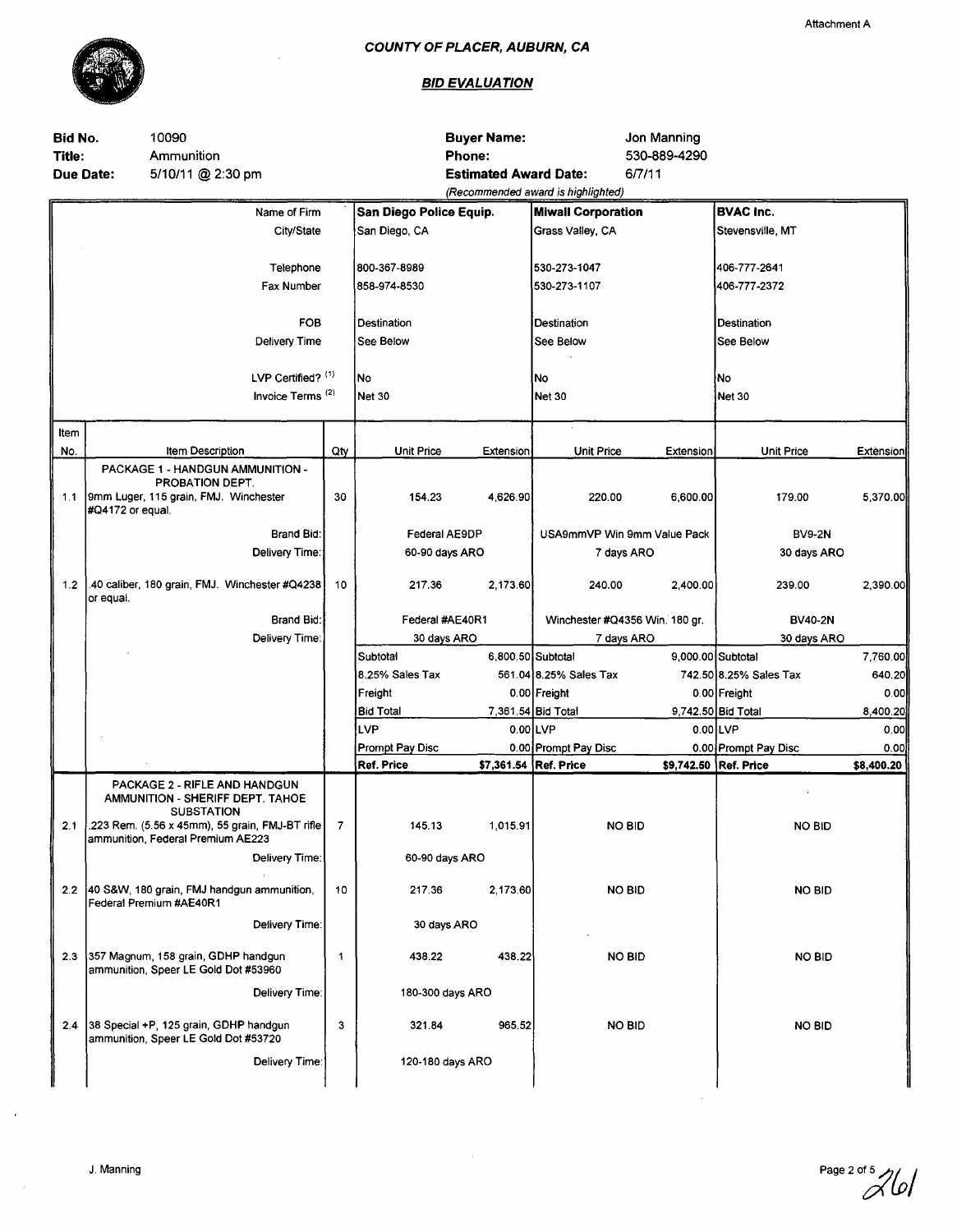

 $\sim$ 

 $\sim$ 

 $\mathbb{R}^2$ 

# **BID EVALUATION**

 $\sim$ 

| Bid No.<br>Title:<br>Due Date: | 10090<br>Ammunition<br>5/10/11 @ 2:30 pm                                                                                                                                       |                              |          |                         | <b>Buyer Name:</b><br><b>Phone:</b><br><b>Estimated Award Date:</b> |                                    | Jon Manning<br>530-889-4290<br>6/7/11 |                      |           |
|--------------------------------|--------------------------------------------------------------------------------------------------------------------------------------------------------------------------------|------------------------------|----------|-------------------------|---------------------------------------------------------------------|------------------------------------|---------------------------------------|----------------------|-----------|
|                                |                                                                                                                                                                                |                              |          |                         |                                                                     | (Recommended award is highlighted) |                                       |                      |           |
|                                |                                                                                                                                                                                | Name of Firm                 |          | San Diego Police Equip. |                                                                     | <b>Miwall Corporation</b>          |                                       | <b>BVAC Inc.</b>     |           |
|                                |                                                                                                                                                                                | City/State                   |          | San Diego, CA           |                                                                     | Grass Valley, CA                   |                                       | Stevensville, MT     |           |
|                                |                                                                                                                                                                                | Telephone                    |          | 800-367-8989            |                                                                     | 530-273-1047                       |                                       | 406-777-2641         |           |
|                                |                                                                                                                                                                                | Fax Number                   |          | 858-974-8530            |                                                                     | 530-273-1107                       |                                       | 406-777-2372         |           |
|                                |                                                                                                                                                                                | <b>FOB</b>                   |          | Destination             |                                                                     | Destination                        |                                       | Destination          |           |
|                                |                                                                                                                                                                                | Delivery Time                |          | See Below               |                                                                     | See Below                          |                                       | See Below            |           |
|                                |                                                                                                                                                                                | LVP Certified? (1)           |          | No                      |                                                                     | No.                                |                                       | No                   |           |
|                                |                                                                                                                                                                                | Invoice Terms <sup>(2)</sup> |          | <b>Net 30</b>           |                                                                     | Net 30                             |                                       | Net 30               |           |
| Item                           |                                                                                                                                                                                |                              |          |                         |                                                                     |                                    |                                       |                      |           |
| No.<br>2.5                     | Item Description<br>380 Auto, 90 grain, GDHP handgun ammunition,                                                                                                               |                              | Qty<br>3 | Unit Price              | Extension                                                           | <b>Unit Price</b>                  | Extension                             | <b>Unit Price</b>    | Extension |
|                                | Speer LE Gold Dot #53606                                                                                                                                                       |                              |          | 392.55                  | 1,177.65                                                            | <b>NO BID</b>                      |                                       | <b>NO BID</b>        |           |
|                                | Delivery Time:                                                                                                                                                                 |                              |          | 30-60 days ARO          |                                                                     |                                    |                                       |                      |           |
|                                |                                                                                                                                                                                |                              |          | Subtotal                |                                                                     | 5,770.90 Subtotal                  |                                       | 0.00 Subtotal        | 0.00      |
|                                |                                                                                                                                                                                |                              |          | 8.25% Sales Tax         |                                                                     | 476.10 8.25% Sales Tax             |                                       | 0.00 8.25% Sales Tax | 0.00      |
|                                |                                                                                                                                                                                |                              |          | Freight                 |                                                                     | 0.00 Freight                       |                                       | 0.00 Freight         | 0.00      |
|                                |                                                                                                                                                                                |                              |          | <b>Bid Total</b>        |                                                                     | 6,247.00 Bid Total                 |                                       | 0.00 Bid Total       | 0.00      |
|                                |                                                                                                                                                                                |                              |          | LVP                     |                                                                     | $0.00$ LVP                         |                                       | 0.00LVP              | 0.00      |
|                                |                                                                                                                                                                                |                              |          | Prompt Pay Disc         |                                                                     | 0.00 Prompt Pay Disc               |                                       | 0.00 Prompt Pay Disc | 0.00      |
|                                |                                                                                                                                                                                |                              |          | Ref. Price              | \$6,247.00 Ref. Price                                               |                                    |                                       | \$0.00 Ref. Price    | \$0.00    |
| 3.1                            | PACKAGE 3 - RIFLE, SHOTGUN, AND<br>HANDGUN AMMUNITION - SHERIFF DEPT.<br><b>AUBURN MAIN STATION</b><br>9mm Luger, 115 grain, FMJ handgun<br>ammunition, Federal Premium #AE9DP |                              | 12       | 154.23                  | 1,850.76                                                            | 220.00                             | 2,640.00                              | <b>NO BID</b>        |           |
|                                | Delivery Time:                                                                                                                                                                 |                              |          | 60-90 days ARO          |                                                                     | 7 days ARO                         |                                       |                      |           |
|                                | 3.2 9mm Luger, 147 grain, TMJ FN handgun<br>ammunition, Speer LE Blazer Clean-Fire #3462                                                                                       |                              | 25       | 163.24                  | 4,081.00                                                            | <b>NO BID</b>                      |                                       | <b>NO BID</b>        |           |
|                                | Delivery Time:                                                                                                                                                                 |                              |          | 120-180 days ARO        |                                                                     |                                    |                                       |                      |           |
|                                | 3.3 40 S&W, 180 grain, GDHP handgun<br>ammunition, Speer LE Gold Dot #53962                                                                                                    |                              | 10       | 349.76                  | 3,497.60                                                            | <b>NO BID</b>                      |                                       | <b>NO BID</b>        |           |
|                                | Delivery Time:                                                                                                                                                                 |                              |          | 180-240 days ARO        |                                                                     |                                    |                                       |                      |           |
|                                | 3.4 40 S&W, 180 grain, FMJ handgun ammunition,<br>Federal Premium #AE40R1                                                                                                      |                              | 12       | 217.36                  | 2.608.32                                                            | NO BID                             |                                       | <b>NO BID</b>        |           |
|                                | Delivery Time:                                                                                                                                                                 |                              |          | 30 days ARO             |                                                                     |                                    |                                       |                      |           |
|                                | 3.5 40 S&W, 180 grain, TMJ FN handgun<br>ammunition, Speer LE Blazer Clean-Fire #3592                                                                                          |                              | 50       | 203.27                  | 10,163.50                                                           | <b>NO BID</b>                      |                                       | <b>NO BID</b>        |           |
|                                | Delivery Time:                                                                                                                                                                 |                              |          | 60-120 days ARO         |                                                                     |                                    |                                       |                      |           |
|                                | 3.6 45 Auto, 230 grain, FMJ handgun ammunition,<br>Federal Premium #AE45A                                                                                                      |                              | 6        | 256.19                  | 1,537.14                                                            | <b>NO BID</b>                      |                                       | <b>NO BID</b>        |           |
|                                | Delivery Time:                                                                                                                                                                 |                              |          | 300 days ARO            |                                                                     |                                    |                                       |                      |           |

 $\sim 10$ 

 $\sim$ 

Page 3 of 5  $\n\frac{\partial}{\partial \alpha}$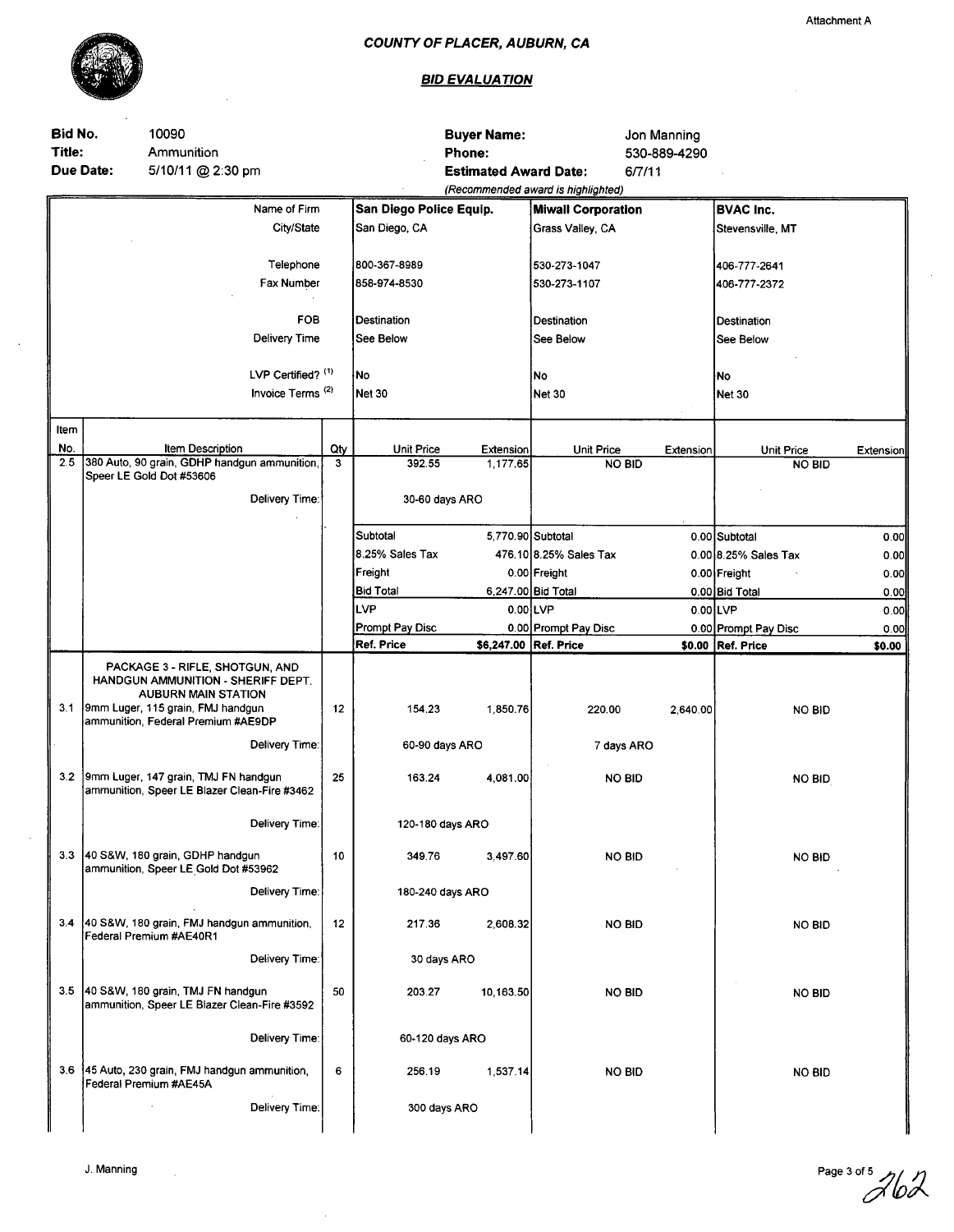

#### **BID EVALUATION**

| Bid No.<br>10090<br>Title:<br>Ammunition<br><b>Due Date:</b><br>5/10/11 @ 2:30 pm |                     |                                                                                                       |              | Phone:                  | <b>Buyer Name:</b><br><b>Estimated Award Date:</b> | (Recommended award is highlighted) | Jon Manning<br>530-889-4290<br>6/7/11 |                  |               |                  |
|-----------------------------------------------------------------------------------|---------------------|-------------------------------------------------------------------------------------------------------|--------------|-------------------------|----------------------------------------------------|------------------------------------|---------------------------------------|------------------|---------------|------------------|
|                                                                                   |                     | Name of Firm                                                                                          |              | San Diego Police Equip. |                                                    | <b>Miwall Corporation</b>          |                                       | <b>BVAC Inc.</b> |               |                  |
|                                                                                   |                     | City/State                                                                                            |              | San Diego, CA           |                                                    | Grass Valley, CA                   |                                       | Stevensville, MT |               |                  |
|                                                                                   |                     | Telephone                                                                                             |              | 800-367-8989            |                                                    | 530-273-1047                       |                                       | 406-777-2641     |               |                  |
|                                                                                   |                     | Fax Number                                                                                            |              | 858-974-8530            |                                                    | 530-273-1107                       |                                       | 406-777-2372     |               |                  |
|                                                                                   |                     |                                                                                                       |              |                         |                                                    |                                    |                                       |                  |               |                  |
|                                                                                   |                     | <b>FOB</b>                                                                                            |              | Destination             |                                                    | Destination                        |                                       | Destination      |               |                  |
|                                                                                   |                     | Delivery Time                                                                                         |              | See Below               |                                                    | See Below                          |                                       | See Below        |               |                  |
|                                                                                   |                     |                                                                                                       |              |                         |                                                    |                                    |                                       |                  |               |                  |
|                                                                                   |                     | LVP Certified? (1)                                                                                    |              | No                      |                                                    | No                                 |                                       | ∤No              |               |                  |
|                                                                                   |                     | Invoice Terms <sup>(2)</sup>                                                                          |              | <b>Net 30</b>           |                                                    | <b>Net 30</b>                      |                                       | Net 30           |               |                  |
| Item                                                                              |                     |                                                                                                       |              |                         |                                                    |                                    |                                       |                  |               |                  |
| No.                                                                               |                     | <b>Item Description</b>                                                                               | Qty          | Unit Price              | Extension                                          | Unit Price                         | Extension                             | Unit Price       |               | <b>Extension</b> |
| 3.7                                                                               |                     | 45 Auto, 230 grain, TMJ RN handgun<br>ammunition, Speer LE Blazer Clean-Fire #3571                    | 15           | 221.52                  | 3,322.80                                           |                                    | <b>NO BID</b>                         |                  | <b>NO BID</b> |                  |
|                                                                                   |                     | Delivery Time:                                                                                        |              | 60-120 days ARO         |                                                    |                                    |                                       |                  |               |                  |
|                                                                                   |                     |                                                                                                       |              |                         |                                                    |                                    |                                       |                  |               |                  |
| 3.8                                                                               |                     | 357 Magnum, 158 grain, GDHP handgun<br>ammunition, Speer LE Gold Dot #53960                           | $\mathbf{z}$ | 438.22                  | 876.44                                             |                                    | <b>NO BID</b>                         |                  | <b>NO BID</b> |                  |
|                                                                                   | Delivery Time:      |                                                                                                       |              | 180-300 days ARO        |                                                    |                                    |                                       |                  |               |                  |
| 3.9                                                                               |                     | 38 Special +P, 125 grain, GDHP handgun<br>ammunition, Speer LE Gold Dot #53720                        | 6            | 321.84                  | 1,931.04                                           |                                    | <b>NO BID</b>                         |                  | NO BID        |                  |
|                                                                                   |                     | Delivery Time:                                                                                        |              | 120-180 days ARO        |                                                    |                                    |                                       |                  |               |                  |
|                                                                                   |                     | 3.10 380 Auto, 90 grain, GDHP handgun ammunition,<br>Speer LE Gold Dot #53606                         | 3            | 392.55                  | 1,177.65                                           |                                    | <b>NO BID</b>                         |                  | <b>NO BID</b> |                  |
|                                                                                   |                     | Delivery Time:                                                                                        |              | 30-60 days ARO          |                                                    |                                    |                                       |                  |               |                  |
|                                                                                   |                     | 3.11 12 Gauge, 00 Buck, 12 Pellets, 2-3/4" shotgun<br>ammunition, Federal Premium Vitalshok           | 25           | 217.90                  | 5,447.50                                           |                                    | <b>NO BID</b>                         |                  | <b>NO BID</b> |                  |
|                                                                                   | Buckshot #P156-00   |                                                                                                       |              |                         |                                                    |                                    |                                       |                  |               |                  |
|                                                                                   |                     | Delivery Time:                                                                                        |              | 30-60 days ARO          |                                                    |                                    |                                       |                  |               |                  |
|                                                                                   | Slug #F127RS        | 3.12 12 Gauge, 1 oz. rifled hollow point slug, 2-3/4"<br>shotgun ammunition, Federal Powershok Rifled | 20           | 104.80                  | 2,096.00                                           |                                    | <b>NO BID</b>                         |                  | <b>NO BID</b> |                  |
|                                                                                   |                     | Delivery Time:                                                                                        |              | 30 days ARO             |                                                    |                                    |                                       |                  |               |                  |
|                                                                                   | Upland Game #H121-8 | 3.13 12 Gauge, #8 Birdshot, 2-3/4" shotgun<br>ammunition, Federal Powershok Game-Shok                 | 4            | 79.82                   | 319.28                                             |                                    | <b>NO BID</b>                         |                  | <b>NO BID</b> |                  |
|                                                                                   |                     | Delivery Time:                                                                                        |              | 30-60 days ARO          |                                                    |                                    |                                       |                  |               |                  |
|                                                                                   |                     | 3.14 5.56mm, 55 grain, FMJ ammunition on 10-round<br>stripper clips, Federal #XM193A                  | 40           | 261.30                  | 10,452.00                                          |                                    | <b>NO BID</b>                         |                  | NO BID        |                  |
|                                                                                   |                     | Delivery Time:                                                                                        |              | 90-120 days ARO         |                                                    |                                    |                                       |                  |               |                  |
|                                                                                   |                     | 3.15 .223 Rem. (5.56 x 45mm), 55 grain, FMJ-BT rifle<br>ammunition, Federal Premium #AE223            | 100          | 145.13                  | 14,513.00                                          |                                    | <b>NO BID</b>                         |                  | <b>NO BID</b> |                  |
|                                                                                   |                     | Delivery Time:                                                                                        |              | 60-90 days ARO          |                                                    |                                    |                                       |                  |               |                  |

Page 4 of 5<br>*Ale3* 

 $\bar{\mathcal{A}}$ 

Attachment A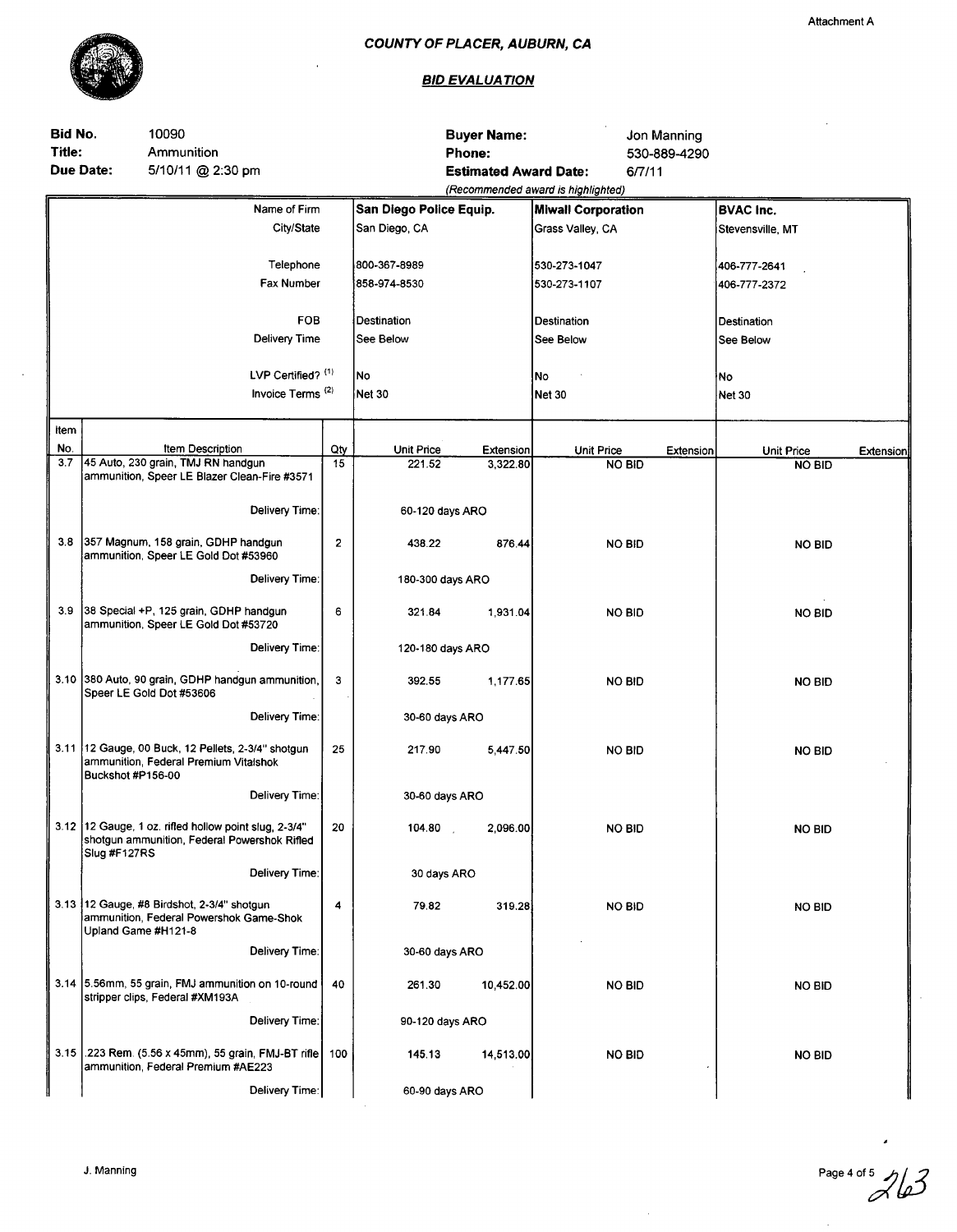

 $\bar{z}$ 

#### **BID EVALUATION**

| Bid No.<br>Title: | 10090<br>Ammunition                                             |                              |     |                         | <b>Buyer Name:</b><br>Phone: |                                    | Jon Manning<br>530-889-4290 |                          |            |
|-------------------|-----------------------------------------------------------------|------------------------------|-----|-------------------------|------------------------------|------------------------------------|-----------------------------|--------------------------|------------|
| <b>Due Date:</b>  | 5/10/11 @ 2:30 pm                                               |                              |     |                         | <b>Estimated Award Date:</b> |                                    | 6/7/11                      |                          |            |
|                   |                                                                 |                              |     |                         |                              | (Recommended award is highlighted) |                             |                          |            |
|                   |                                                                 | Name of Firm                 |     | San Diego Police Equip. |                              | <b>Miwall Corporation</b>          |                             | <b>BVAC Inc.</b>         |            |
|                   |                                                                 | City/State                   |     | San Diego, CA           |                              | Grass Valley, CA                   |                             | Stevensville, MT         |            |
|                   |                                                                 |                              |     |                         |                              |                                    |                             |                          |            |
|                   |                                                                 | Telephone                    |     | 800-367-8989            |                              | 530-273-1047                       |                             | 406-777-2641             |            |
|                   |                                                                 | Fax Number                   |     | 858-974-8530            |                              | 530-273-1107                       |                             | 406-777-2372             |            |
|                   |                                                                 | <b>FOB</b>                   |     | Destination             |                              | Destination                        |                             | Destination              |            |
|                   |                                                                 | Delivery Time                |     | See Below               |                              | See Below                          |                             | See Below                |            |
|                   |                                                                 |                              |     |                         |                              |                                    |                             |                          |            |
|                   |                                                                 | LVP Certified? (1)           |     | No                      |                              | No                                 |                             | No                       |            |
|                   |                                                                 | Invoice Terms <sup>(2)</sup> |     | <b>Net 30</b>           |                              | Net 30                             |                             | <b>Net 30</b>            |            |
| Item              |                                                                 |                              |     |                         |                              |                                    |                             |                          |            |
| No.               | Item Description                                                |                              | Qty | <b>Unit Price</b>       | Extension                    | <b>Unit Price</b>                  | Extension                   | Unit Price               | Extension  |
|                   | .308 WIN, 168 grain, A-MAX TAP Precision rifle                  |                              |     |                         |                              |                                    |                             |                          |            |
| 3.16              | ammunition, Hornady #80965                                      |                              | 100 |                         | <b>NO BID</b>                | 19.00                              | 1,900.00                    | NO BID                   |            |
|                   |                                                                 | Delivery Time:               |     |                         |                              |                                    |                             |                          |            |
|                   |                                                                 |                              |     | Subtotal                | 63.874.03 Subtotal           |                                    |                             | 4,540.00 Subtotal        | 0.00       |
|                   |                                                                 |                              |     | 8.25% Sales Tax         |                              | 5,269.61 8.25% Sales Tax           |                             | 374.55 8.25% Sales Tax   | o.ool      |
|                   |                                                                 |                              |     | Freight                 |                              | 0.00 Freight                       |                             | 0.00 Freight             | 0.00       |
|                   |                                                                 |                              |     | <b>Bid Total</b>        | 69,143.64 Bid Total          |                                    |                             | 4,914.55 Bid Total       | 0.00       |
|                   |                                                                 |                              |     | <b>LVP</b>              |                              | $0.00$ LVP                         |                             | $0.00$ LVP               | 0.00       |
|                   |                                                                 |                              |     | Prompt Pay Disc         |                              | 0.00 Prompt Pay Disc               |                             | 0.00 Prompt Pay Disc     | 0.00       |
|                   |                                                                 |                              |     | <b>Ref. Price</b>       | \$69,143.64 Ref. Price       |                                    |                             | \$4,914.55 Ref. Price    | \$0.00     |
|                   |                                                                 |                              |     |                         |                              |                                    |                             |                          |            |
|                   |                                                                 |                              |     | Subtotal                | 76,445.43 Subtotal           |                                    | 13,540.00 Subtotal          |                          | 7,760.00   |
| (1)               | Local Vendor Preference is granted to those firms who file      |                              |     | 8.25% Sales Tax         |                              | 6,306.75 8.25% Sales Tax           |                             | 1,117.05 8.25% Sales Tax | 640.20     |
|                   | an LVP Affidavit with the County prior to the close of the bid. |                              |     | Freight                 |                              | 0.00 Freight                       |                             | 0.00 Freight             | 0.00       |
|                   |                                                                 |                              |     | <b>Bid Total</b>        | 82,752.18 Bid Total          |                                    | 14,657.05 Bid Total         |                          | 8,400.20   |
| (2)               | Invoice Terms of less than 10 days cannot be considered.        |                              |     | llvp                    |                              | $0.00$ LVP                         |                             | 0.00 LVP                 | 0.00       |
|                   |                                                                 |                              |     | Prompt Pay Disc         |                              | 0.00 Prompt Pay Disc               |                             | 0.00 Prompt Pay Disc     | 0.00       |
|                   |                                                                 |                              |     | Ref. Price              | \$82,752.18 Ref. Price       |                                    | \$14,657.05 Ref. Price      |                          | \$8,400.20 |

 $\ddot{\phantom{a}}$ 

Page 5 of 5 İ

 $\bar{z}$ 

 $\overline{1}$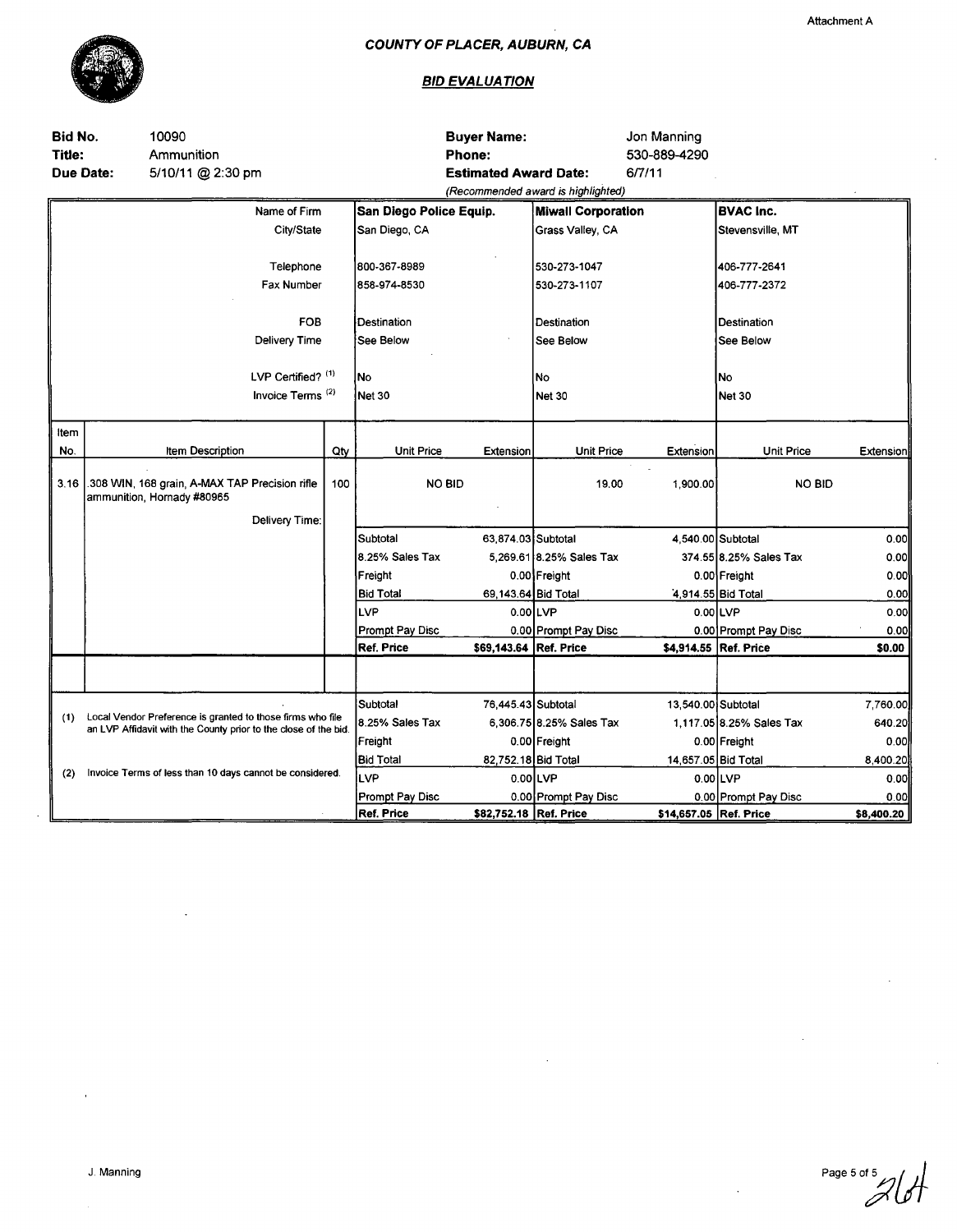# **FISCAL IMPACT STATEMENT**

TO: Honorable Board of Supervisors

FROM: Christopher Artim, Senior Administrative Services Officer

DATE: June 7,2011

SUBJECT: Fiscal Impact **Statement**  Bid number 10090 for Ammunition

#### **Fiscal Impact Statement Examples**

1. The department has sufficient funding

The Probation Department has budgeted appropriately for this BPO and funding is available in the FY 2010/2011 department budget.

The department has up to \$10,000 available in State training funds available for this award during the current fiscal year. The ammunition purchased with this bid will be used for the Department to provide training and qualifications for sworn staff every 90 days as required by law.